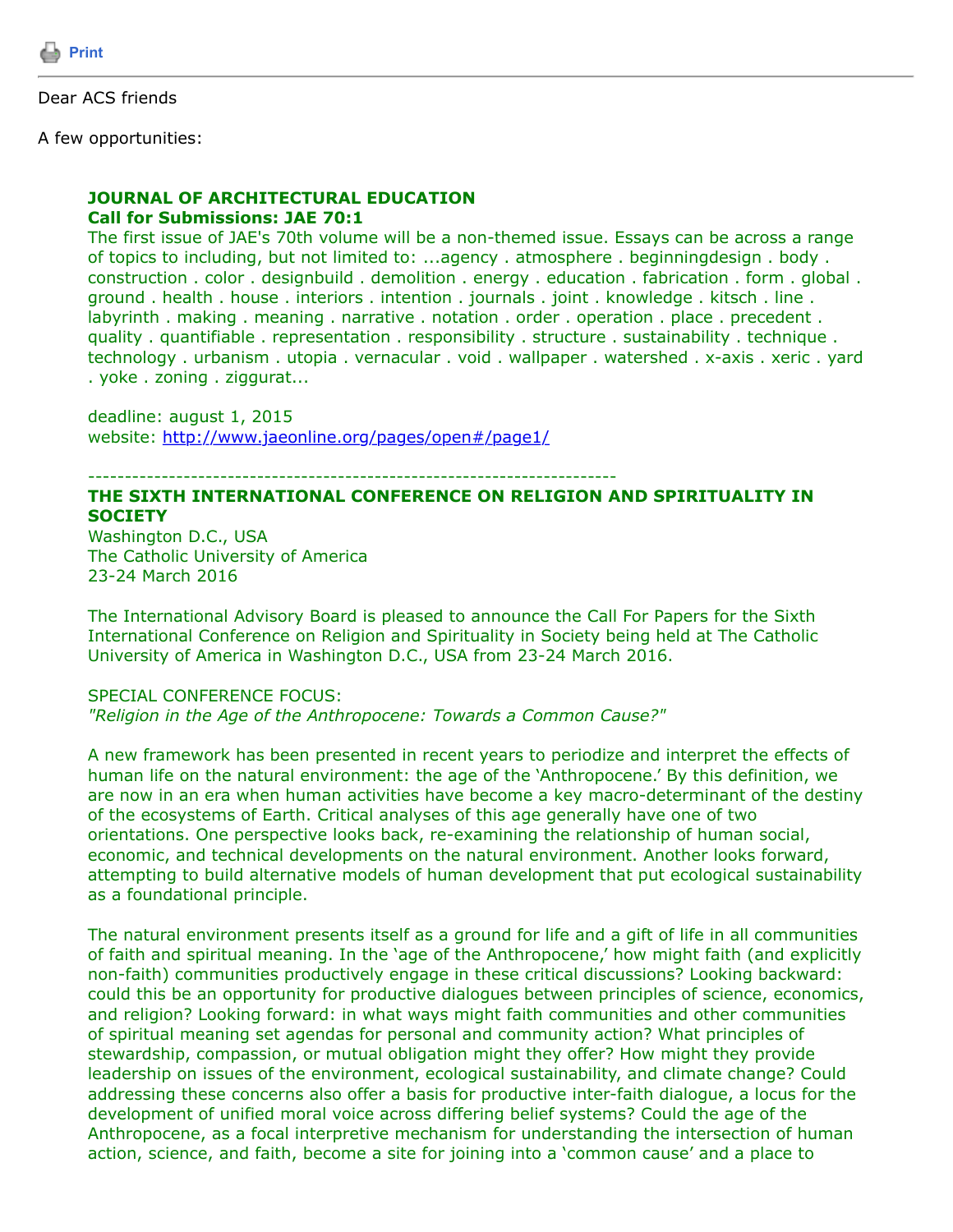share imaginations for the future of human development? Not only might such an agenda have implications for our relations in the natural environment, but also such considerations of the future might prompt us to address related questions of inequality, poverty, and human suffering.

The 2016 meeting will feature a special focus on this provocative subject. We welcome open debate, discourse, and research from participants that center on this special topic, as well as any other themes or issues relevant to religion and spirituality in society.

#### CONFERENCE THEMES:

Proposals for paper presentations, workshops, focused discussions or colloquia are invited that address the broader themes listed below. In addition to the special focus, paper presentations will be grouped into one of the following categories for presentation at the conference:

- Theme 1: Religious Foundations
- Theme 2: Religious Community and Socialization
- Theme 3: Religious Commonalities and Differences
- Theme 4: The Politics of Religion
- Theme 5: Religion in the Age of the Anthropocene: Towards a Common Cause?

**Submission deadline:** The current review period closing date for the latest round of submissions to the Call for Papers (a title and short abstract) is 18 August 2015.

For more information on the conference including confirmed plenary speakers as well as details on submitting your proposal, future deadlines, and registering for the conference, visit:

**Website**:<http://religioninsociety.com/the-conference/dcconference-2016>

----------------------------------------------------------------

# **The 40th Annual SSF-IIIHS International Conference**

**Conference** 14th to 23rd August 2015 Montreal, QUEBEC, Canada

**Website:** <http://www.ssf-iiihs.com/> **Contact person:** MARILYN ROSSNER

Spirit-Body Heart-Mind Connections As professionals dedicated to helping others achieve balance and develop the spirit, body, heart and mind connections, we invite you to participate in this marvellous event. The diverse line-up of international

## **Organized by:** SSF-IIIHS

-------------------------------------------------

**Call for Papers – 3 rd International Dharma-Dhamma Conference Conference** 24th to 26th October 2015 Indore, Madhya Pradesh, India

**Website:** <http://www.indiafoundation.in/wp-content/uploads/2015/07/Call-for-Papers.pdf> **Contact person:** Anjana Kiran

The Centre for Study of Religion and Society (CSRS) of India Foundation is organising the 3rd International Conference on Dharma-Dhamma on 24-26 October, 2015 at Indore, Madhya Pradesh, India.